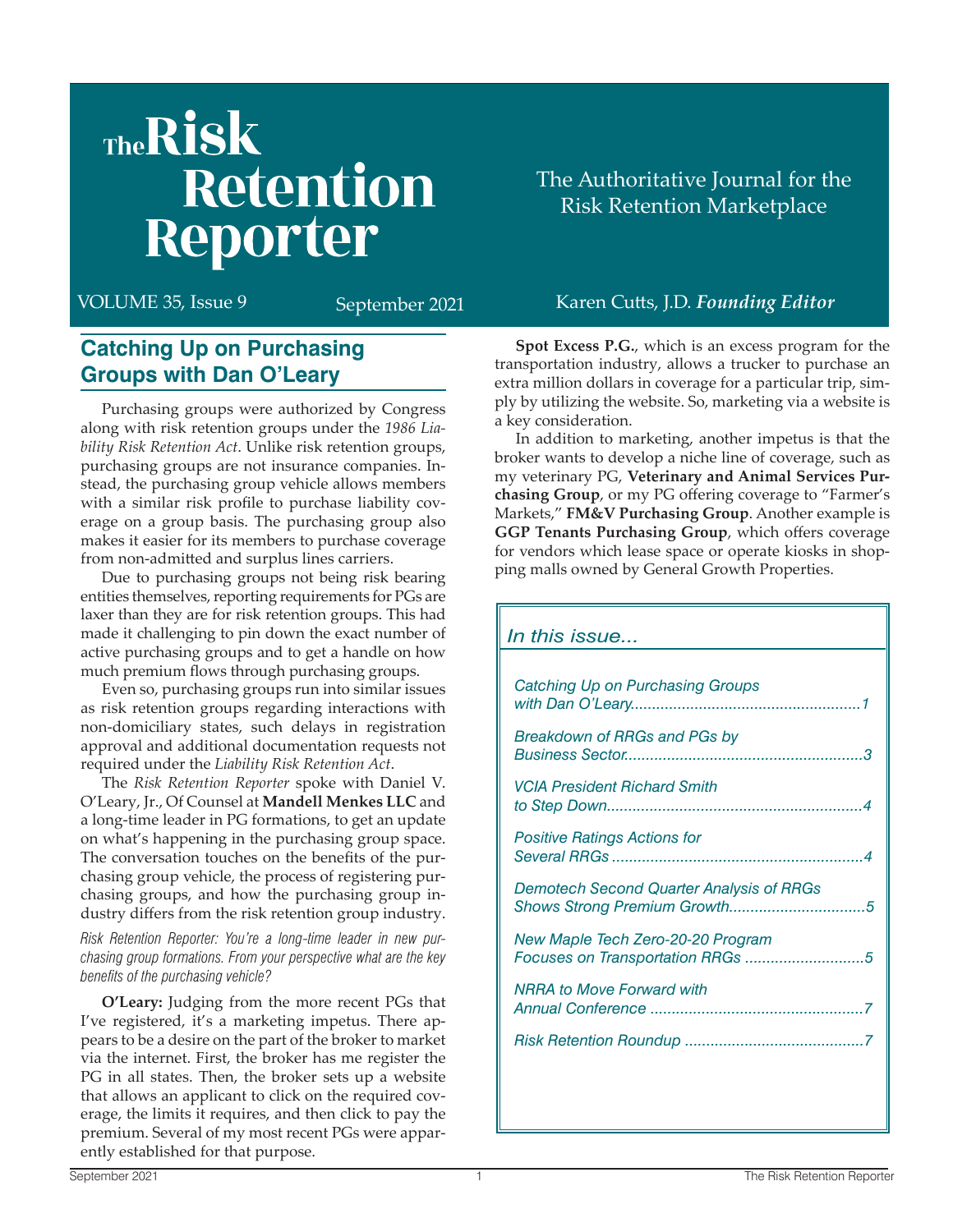#### *For these PGs, do the brokers have a book built up already that they're looking to grow or are they looking to go into a new market?*

It's about half and half. For GGP Tenants PG, that broker had that business for quite some time. For FM&V, again, that broker had a book of farmer's markets throughout the U.S. Similarly, for my first PG, the National Newspaper Association PG, the broker had the book of newspaper publishers, and he continues to provide them with insurance for the past 20 years.

On the other hand, all brokers will try to grow the business. For the veterinary PG, the broker is a veterinarian himself, and he is growing the purchasing group.

#### *Do you ever get associations that come to you? Or is it all either brokers or insurance companies looking to form the PGs?*

Generally, I get most of my RPG work from brokers or insurance companies. Much earlier in my career, I would get a lot of association business from the members of the association, when I was setting up offshore captives, either in Bermuda or the Cayman Islands. In those years, I was approached by brokers that were working with the members of an association, and the members were willing to invest capital to form the captive in an effort to control losses and reduce costs. Nowadays, the impetus to form PGs comes from brokers.

*New purchasing group formations were strong in the 2010s, with the number of active purchasing groups surpassing 1,000. Do purchasing groups perform better in soft market conditions and has the current hard market had an impact on interest in the PG vehicle?*

I don't think that the state of the market affects the formation of purchasing groups as much as it might affect the formation of risk retention groups, primarily because the members of the RRG are invested in the RRG, and the hard market premiums act as an impetus to the formation of the RRG. The RRG members are looking to reduce their claims and their costs. These RRGs generally have a substantial premium per individual member.

I don't think that the market conditions affect the RPGs, because they are primarily being formed by the brokerage community, as opposed to individual insureds.

*Purchasing groups are active in a wider range of business sectors than RRGs and don't see the same degree of concentration in the Healthcare sector that RRGs do. Have any business sectors seen significant purchasing group activity?*

I believe that the initial Healthcare RRG formations were driven more by an inability, or at least initially it was an inability to buy medical malpractice coverage. So, you had to set up your own insurance company, and were then able to offer as much coverage as your contributed capital could sustain.

Having said that, I have a number of Healthcare PGs, but Healthcare PGs are not a predominant part of my practice. However, I do know of substantial healthcare PGs out there in the market.

*You "domicile" all your purchasing groups in Illinois. The domicile process does not carry the same weight for purchasing groups that it does for RRGs. Are any benefits for placing a PG in a particular state?*

I form my PGs in Illinois because (1) I'm licensed in Illinois, and (2) Illinois has an especially fine Insurance Department. Marcy Savage is the supervisor, and she is assisted by Amy Trader. Both are very knowledgeable, efficient, and responsive. To form and register an RPG is all 50 states and the District of Columbia is a time-consuming project, and I like to work with a department that reacts promptly.

#### The Risk Retention Reporter

*Publisher & Managing Editor Information Design Director Melanie Diemel Account Manager Patty Zuber*

 *Founding Editor Karen Cutts, J.D.\* Staff Writer Lee Gjersten*

*\*Ms. Cutts was the managing editor of the Risk Retention Reporter from April 1987 to her death in February 2010.*

*Published by the Risk Retention Reporter, LLC* 

*PO Box 861, Duarte, CA 91010 Phone: 626-240-9390 Email: Chris@rrreporter.com*

*Copyright: Copyright @2021 by Risk Retention Reporter, LLC. All rights reserved. No part of this publication may be reproduced or transmitted in any form or by any means, electronic or mechanical, including photo copying, recording, or any information storage or retrieval system, without permission in writing from Risk Retention Reporter, LLC, the publisher.*

*Disclaimer: The editor has made every effort to ensure the accuracy of information published in each issue. Opinions on financial, fiscal and legal matters are those of the editors and others; professional counsel should be consulted before any action or decision based on this material is taken. Publication of a risk retention/purchasing group in the RRR should not be construed as an endorsement of such entity, nor should publication create any reliance on the operational status or qualification of such group in state of domicile or elsewhere.*

*Subscription Information: Published 12 times a year. One year: \$495 (U.S.). Visit www.rrreporter.com.*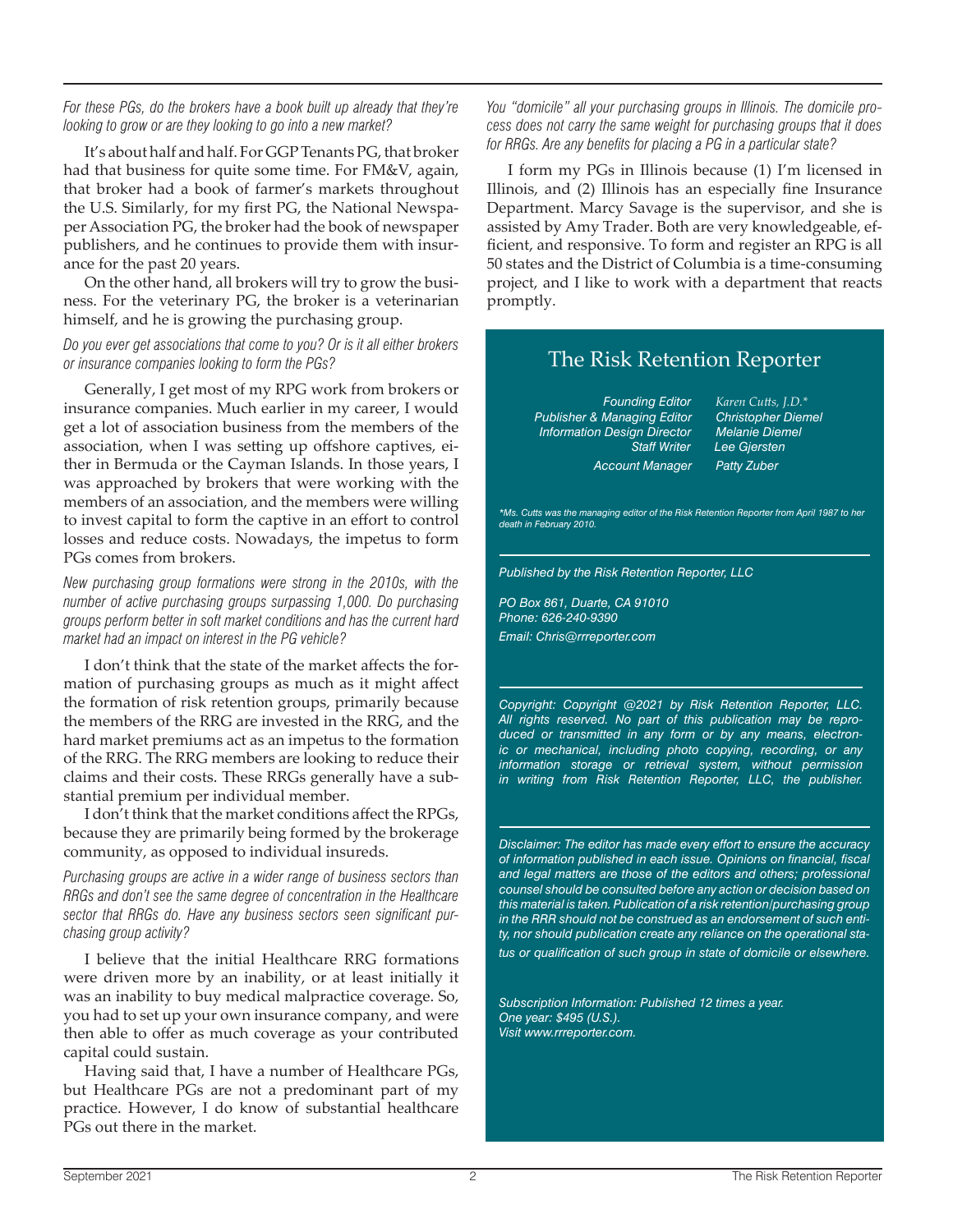There are some states that just do not act as promptly, or process the applications as efficiently, as Illinois.

*Most states track when a purchasing group registers in their state, but many don't seem to track when a purchasing group stops being active in their state. Do you keep on eye which of the groups you've formed are still active? Do you have a feel for how many active purchasing groups there truly are?*

I've got roughly 36 purchasing groups that I am working with, and of those, maybe one or two are inactive. They become inactive when the premium growth does not develop or the PG loses its market.

Each year, at year-end, my PG clients report the year's premium in order to enable me to file the premium or renewal reports in the 36 or 37 states that require filings. That premium information is what tells me whether or not the PG is active.

I haven't tracked the level of premiums in recent years. A few years ago, when I was tracking this more closely, the premiums for the PGs I was handling approximated \$6 million, annually.

*That make sense. We used to purchase data from the NAIC on purchasing group premium. However, many of the insurers listed PG insurers did not report any PG premium.*

There are only a few states that require any input from the carrier, when setting up or registering a purchasing group. Wyoming, for example, requires a letter from the carrier acknowledging that it will underwrite and insure members of the purchasing group. About a dozen states require an admitted carrier to appoint an agent in the state. So, those states know that the carrier is aware of the PG. New Jersey is another state that requires the insurer, whether admitted or Surplus Lines, to execute a Policy Form Certification, certifying that the carrier's policy form complies with New Jersey requirements, if required by law. A number of Surplus Lines carriers refuse to sign this Certification because they do not file policy forms. As a result, a number of insurers for my PGs are not listed as insurers in New Jersey. This is a real problem.

*You mentioned that you used to work with captives. How long have you been focused on purchasing groups?*

Purchasing groups represent almost 100% of what I do now, and that has been my focus since 1996. Prior to then, from the 70s into the 90s, I formed a number of offshore association captives for industry-wide groups, primarily in Bermuda or the Cayman Islands. These included three captives for the greyhound, harness and thoroughbred race tracks in the country, a pest control captive, a truck leasing captive, and a captive for the **Grocery Manufacturers of America**, among others.

#### *On other comments on purchasing groups or on how the purchasing group industry is currently doing?*

I do not think that purchasing groups have developed the same sort of an industry as risk retention groups.

An extensive industry has grown up around risk retention groups, because an RRG is really a small insurance company, or maybe not so small. The operation of an RRG requires all of the elements of operating an insurance company, and all of the required service providers have developed the expertise to advise the RRGs. So, the industry has grown up as the number of RRGs has grown. They even have their own association, the **National Risk Retention Association**. Although the NRRA is open to PGs, most all of its members are RRGs.

Purchasing groups, since they do not require capital or actual involvement by the member-insureds in their operation, do not lend themselves to developing an industry around them.

*I have tried to get in touch with purchasing groups in the past for articles. Although they are smaller, some of the purchasing groups were writing innovative coverages. A few years back there was one that was writing coverage for Airbnb. E-Sellers seems to fit in that category.*

My most recent PG is **eSellers RPG, Inc.**, which is currently registered in 47 states and the District of Columbia. We are still waiting on three states, which will remain nameless. eSellers RPG is an interesting PG, since it is designed to offer liability coverage to vendors seeking to sell on websites operated by **Amazon** or built using **Shopify**.

Since you can sell practically anything on Amazon, I wondered how the underwriter would be able to set the premium for each individual applicant. The answer is that they have established ten tiers of risk, with premiums varying with the risk tier. I thought that was very interesting solution.

#### **Breakdown of RRGs and PGs by Business Sector**

Purchasing groups differ significantly from risk retention groups in breakdown of business sectors in which they are active. Not only are purchasing groups active in a wider range of business sectors than risk retention groups, there is also no one sector that represents a dominant share of the purchasing group marketplace.

Healthcare is the largest business sector for purchasing groups at 20% but is closely trailed by the Property Development sector at 19% and the Professional Services sector at 16%. Compare this to risk retention groups, where Healthcare risk retention groups account for 54% of all RRGs.

Purchasing groups are also active in business sectors with no RRG presence such as the Publishing & Office Services and Hospitality sectors. There are also more purchasing group in the Leisure sector with 86 Leisure purchasing groups accounting for 8% of all PGs.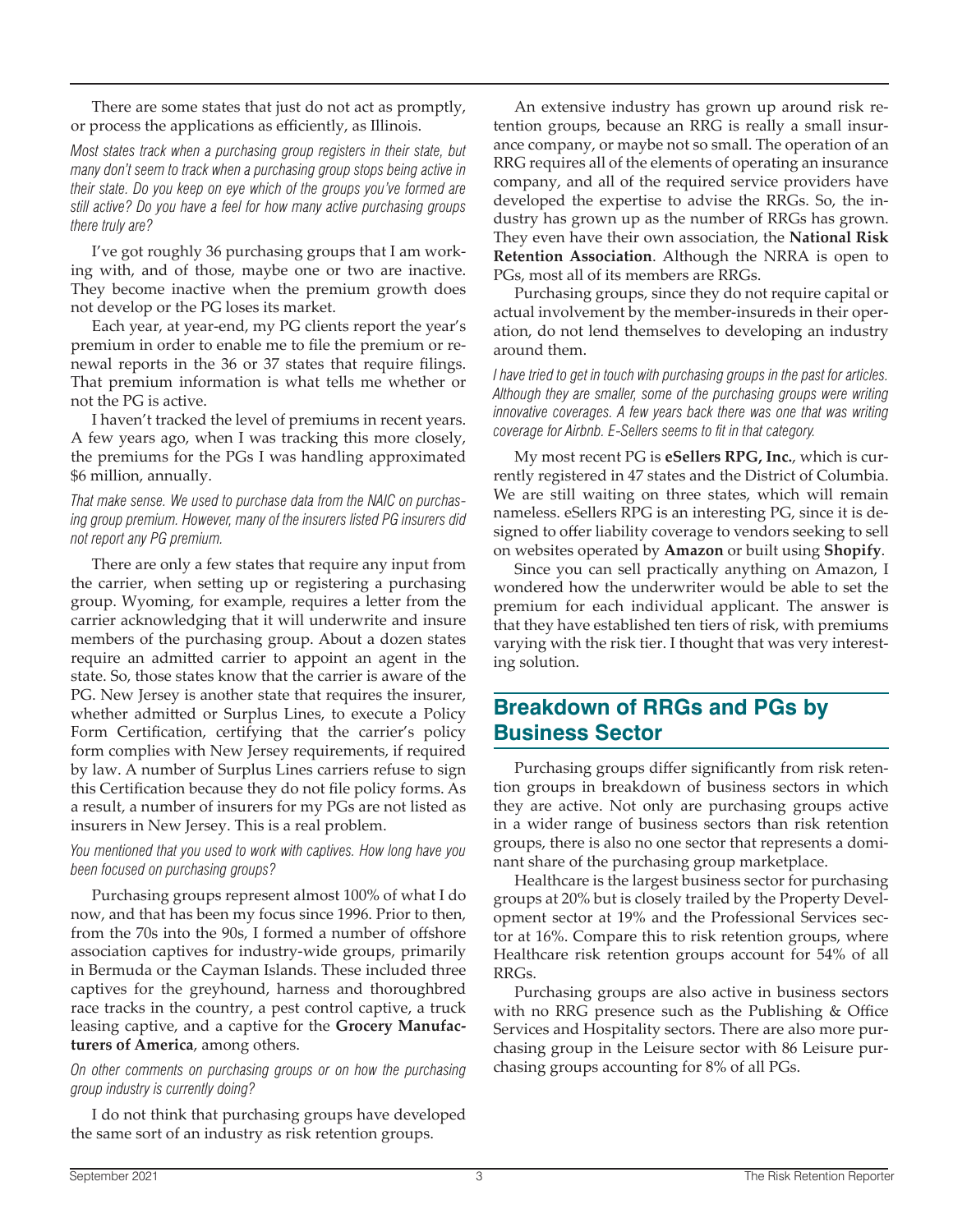In his interview, Dan O'Leary, Of Counsel at **Mandell Menkes LLC,** mentioned that purchasing groups can be formed to insure more niche lines of business. On their own, some of those smaller lines of business may not have the premium volume or capital necessary to form a risk retention group or a captive insurance company.

As a result, there are PGs that focus on niche coverages such as insurance for hole-in-one competitions that will pay out the prize money (prize indemnification insurance) if someone wins such as **Intl. Hole in One Assn.**, which was formed in 1999. In such groups, the member can buy the coverage they need, for example for a single competition, and not have to buy completely into the purchasing group as a long-term insurance solution.

These factors contribute to purchasing groups operating across a wide range of business sectors, but also lead to an industry that is much more diffuse than the risk retention group industry. Although purchasing groups pay registration fees like RRGs, and also face delays in registration approval, purchasing groups have shown little interest in getting involved with the **National Risk Retention Association**.

In the current environment, according to O'Leary, purchasing groups arise most often from the efforts of brokers and insurance companies. As a result, purchasing groups appear to be more of tool utilized by other insurance entities than a distinct entity like an RRG or a captive insurance company.

#### **VCIA President Richard Smith to Step Down**

Long-time **VCIA** President Ricard Smith will be stepping down at the end of January 2022. Smith has served as the President of VCIA since 2009. VCIA, like most other organizations, has experiences significant disruption from the coronavirus pandemic.

"It has been a great privilege to lead this incredible organization for the past twelve years," stated Smith. "I am so grateful for the hard work and commitment of our wonderful staff, our board of directors, and VCIA's members. I truly value the friendships I have made here. VCIA would not be what it is today without the significant contributions of everyone in this vibrant industry."

"Rich has been a pleasure to work with. He has skillfully led the VCIA with a steady hand during some very turbulent times. The VCIA Board truly thanks Rich for his hard work and deep commitment to the Association," said VCIA Board Chair and **Paul Frank + Collins** Director Stephanie Mapes in a press release.

The press release also noted that VCIA is in a good position to take advantage of the current historic growth in the captive insurance industry. The *October Risk Retention Reporter* will feature an interview with Smith looking back at his tenure as VCIA president.

#### **Positive Ratings Actions for Several RRGs**

**A.M. Best** has upgraded the Financial Strength Rating (FSR) to A (Excellent) from A- (Excellent) and the Long-Term Issuer Credit Rating (Long-Term ICR) to "a" (Excellent) from "a-" (Excellent) for **Community Hospital Alternative for Risk Transfer (A Reciprocal Risk Retention Group)** (CHART RRG). The outlook for the ratings was revised to stable from positive.

"The ratings reflect CHART RRG's balance sheet strength, which A.M. Best asses as very strong, as well as its strong operating performance, limited business profile, and appropriate enterprise risk management," wrote A.M. Best in a press release. "The ratings upgrade reflects continued strengthening of CHART's balance sheet, as measured by the trend in risk-adjusted capital and the continued benefits derived from the company's strong operating performance."

Formed in 2002, CHART RRG provides medical malpractice and general liability coverages to its members who consist of non-urban community hospitals.

A.M. Best also revised Long-term LCR outlook for **Restoration RRG (**RRRG) to positive from stable and affirmed the company's FSR of A(Excellent).

"The positive Long-Term ICR outlook reflects RR-RG's distinct improvement in its underwriting results and overall operating performance since transitioning its third-party service providers in 2014," wrote A.M. Best in a press release. "With the integration of its new service providers, RRRG has clearly focused its specialty, niche insurer expertise on improving its claims management and resolution practices."

Formed in 2004, RRRG provides general liability, pollution liability, and limited service and repair liability to its members who are **Servpro** franchisees. RRRGs' team of service providers currently includes **Amethyst Captive Solutions** (management services and accounting), **Cannon Cochran Management Services** (claims management), and **Aon Benfield** (reinsurance services).

A.M. Best also removed the ratings for **NORCAL Group** from under review with developing implications and affirmed the FSR of A- (Excellent) and Long-Term ICR of "a-" (Excellent) assigned to the group. NORCAL Group includes **Preferred Physicians Medical Risk Retention Group, a Mutual Insurance Company**. Preferred Physicians has been active since 1987 and provides coverage to its members who are anesthesiologists.

The ratings of NORCAL group are receiving support from the new ultimate parent, **ProAssurance Corporation**. ProAssurance acquired NORCAL on May 21, 2021, "as part of a sponsored demutualization."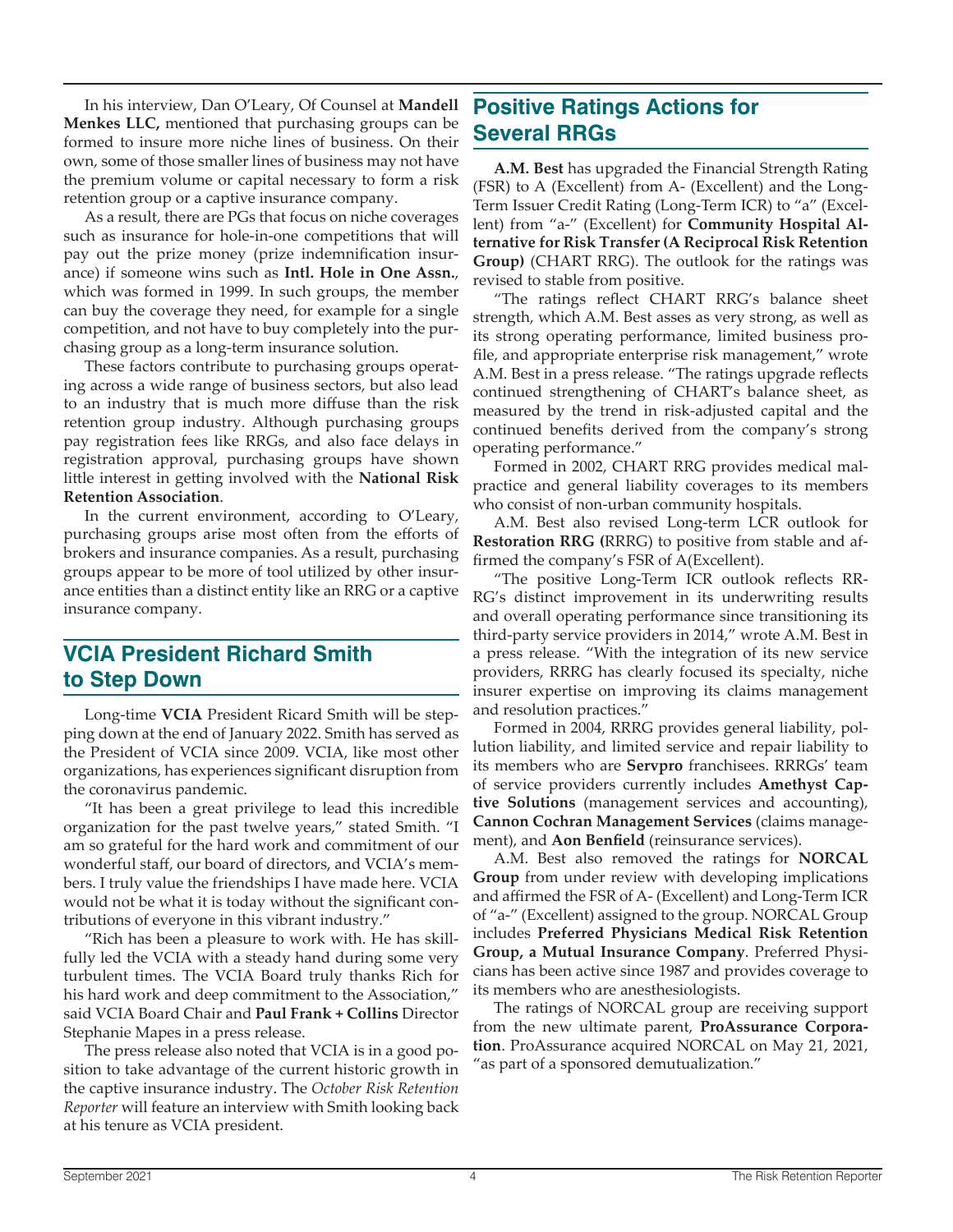**Demotech, Inc.** assigned a Financial Stability Rating of A, Exceptional, to **Surya Insurance Company Inc. Risk Retention Group**. "This level of FSR is assigned to insurers who possess exceptional financial stability related to maintaining positive surplus as regards policyholders, liquidity of invested assets, and acceptable level of financial leverage, reasonable loss and loss adjustment expense reserves, and realistic pricing," wrote Demotech in a press release.

Formed in 2018, Surya RRG provides commercial auto liability to its members who are truckers and trucking companies.

### **Demotech Second Quarter Analysis of RRGs Shows Strong Premium Growth**

**Demotech, Inc.** has released its publication *Analysis of Risk Retention Groups—Second Quarter 2021*. The report finds that risk retention groups continue to report premium growth while exhibiting continued financial stability.

From second quarter 2020 to second quarter 2021, risk retention groups collectively reported growth in cash and invested assets of 14.7%, while surplus increased by 14.3% over the same period. "The level of policyholders' surplus becomes increasingly important in times of difficult economic conditions by allowing an insurer to remain solvent when facing uncertainty," wrote report author and Demotech Senior Financial Analyst Douglas A. Powell.

Liquidity, as measured by cash and invested assets to liabilities, was 145.3% for RRG collectively in the second quarter of 2021. Leverage, a measurement of total liabilities to policyholder's surplus, was 147.2% for the same period. Powell noted that the ratios were "appropriate and conservative" and indicate that RRGs remain adequately capitalized.

The report also features income statement analysis. Collectively, RRGs reported aggregate underwriting losses of \$110.8 million through the second quarter of 2021. Those losses were offset by net investment gains of \$385.3 million over the same period, resulting in an overall net income gain of \$299.2 million through the second quarter of 2021.

The loss ratio, a measurement of losses and loss adjustment expenses to net premiums earned, for RRGs through the second quarter was 82.2%. The expense ratio, a measurement of other underwriting expenses to net premiums earned, was 24.2% over the same period. As result, RRGs had combined ratio of 106.4% through the second quarter, indicating a collective underwriting loss through the second quarter of 2021.

The report also finds that RRGs may be on pace to surpass \$4 billion in gross written premiums in 2021. RRGs saw gross written premium increase by 15.8% through the second quarter of 2021 compared to the same period in 2020. If that rate holds through till year end, RRGs would end 2021 with more than \$4.4 billion in gross written premiums.

The Healthcare sector appears to be driving premium growth in 2021. The largest premium increase through the second quarter was at the reactivated **Emergency Capital Management (Vermont), LLC a Risk Retention Group** an RRG providing coverage to **Emergency Physicians Medical Group**—which reported a premium increase of \$85.0 million through the second quarter of 2021.

This is a surprising figure, but according to the 2nd quarter 2021 filing for Emergency Capital Management RRG, other aspects of the RRG's financial profile experienced growth that mirrors premium growth at the company with cash and invested assets increasing to \$111.5 million from \$7.0 million at the year-end 2020. The *Risk Retention Reporter* will be doing a follow-up in the October issue see what factors may be driving the premium growth at the Healthcare RRGs.

Other risk retention groups with large gains in premium through the second quarter according to the report include **MedPro Risk Retention Group** (\$35.3 million), **Graph Insurance Company RRG** (\$20.1 million), and **Southwest Physicians RRG** (\$19.2 million). All of which are Healthcare RRGs. Southwest Physicians was reactivated in 2020 in a similar manner to Emergency Capital Management RRG. The only non-Healthcare RRG in the top five for premium growth through the second quarter is **Attorneys' Liability Assurance Society RRG** which saw an increase in premium increase of \$17.4 million through the second quarter of 2021 in comparison to the same period in 2020. The report also notes that the ratios of premium written to surplus for RRGS remains conservative.

"Despite political and economic uncertainty, RRGs remain financially stable while providing specialized coverage to their insureds. The financial ratios calculated based on the reported results of RRGs appear to be reasonable, keeping in mind that it is typical and expected that insurers' financial ratios tend to fluctuate over time. The results of RRGs indicate that these specialty insurers continue to exhibit financial stability," wrote Powell.

#### **New Maple Tech Zero-20-20 Program Focuses on Transportation RRGs**

**Maple Technologies** (Maple Tech), a provider of cloud-based administration software for property and casualty (P&C) insurers, announced a new program geared towards smaller insurers including risk retention groups and captives. Maple Tech's core software is the *Aspire* system and the *Zero-20-20* program will waive the implementation fees for Aspire for those carriers with gross written premiums of less than \$20 million.

Maple Tech grew out of a former transportation MGA that Maple Tech CEO Nicholas Teetelli owned and operated in the mid-1990s. Coming into the new millennium Teetelli saw an opportunity in the technology space and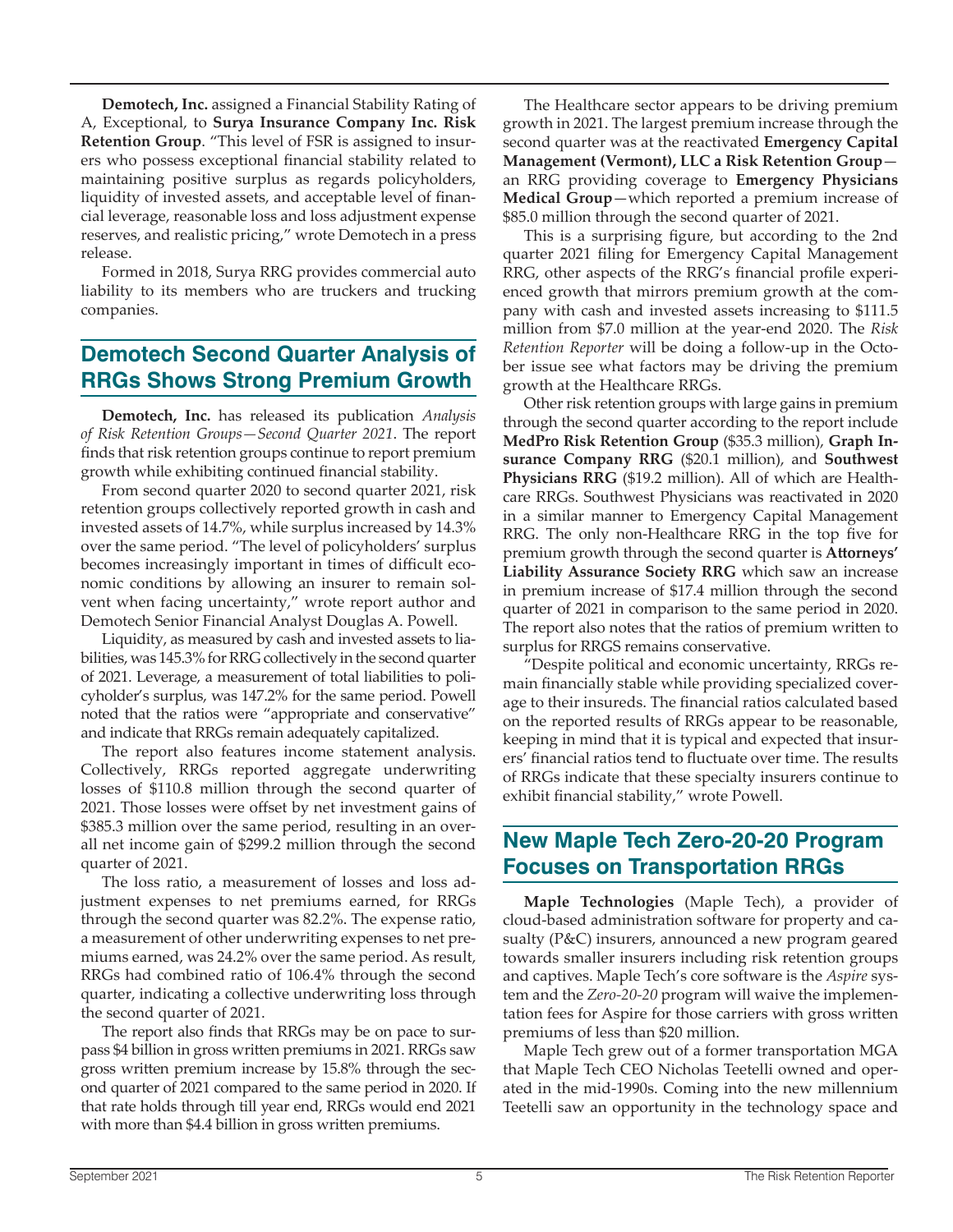divested his interests and holding in insurance companies to focus on the software program he had developed inhouse at his MGA.

"At the time the market was rather limited, perhaps a dozen or so players in total, mostly vested in AS400 mainframes or other monolithic legacy systems, none of them offering cloud-based services (then known as an ASP - Application Service Provider)," said Teetelli. "We were the first to enter the space have exclusively offered custom configured hosted system service since inception. The policy administration software space was at its infancy and evolving, presenting a great opportunity."

Maple Tech's Aspire system now offers an end-to-end solution for insurance carriers including policy administration, a policy issuance document engine, billing and collections, claims, reinsurance, and other services all which are custom configured for the needs of each carrier client.

Maple Tech broadly serves the P&C industry and has been involved with the captive insurance industry since 2007. The Aspire system is utilized by a wide range of P&C carriers from insurers of sovereign Indian nations, to professional liability carriers, to writers of business owners policies (BOPS).

However, the cornerstone of the Maple Tech business is the Transportation and commercial auto liability sector. "(It's) what we effectively cut our teeth on coming into the industry. Presently, we support four risk retention groups, with a couple more coming on board soon, all Transportation based," said Teetelli.

The Transportation sector been a leader in new risk retention group formations throughout much of the 2010s and into the 2020s. This growth in the Transportation sector has come with a few high-profile insolvencies.

Maple Tech was a service provider **Spirit Commercial Auto Risk Retention Group** (Spirit Commercial), a risk retention group where an alleged \$40 million is missing due alleged misconduct by program manager **CTC Transportation**. A business court complaint regarding the Spirit liquidation has worked its way to the **Nevada Supreme Court**. The Receiver notes that the Aspire system for Spirit is "still of value for the receivership, particularly during the pendency of the [proof of claims] process and certain litigation matters.

Another Transportation risk retention group, **Global Hawk Risk Retention Group**, was also allegedly defrauded of tens of millions of dollars by its **MGA Global Century Insurance Brokers**. Administration software can't help an RRG in cases where alleged fraud has occurred, but **Imperial PFS** (IPFS) Vice President Dick Crnkovich believes that such software can help smaller carriers, including RRGs, stay competitive.

IPFS is a premium finance with close ties to the RRG industry, including a partnership with the **National Risk Retention Association**. Imperial PFS recently began a strategic partnership with Maple Tech to integrate their financial services into the Aspire core platform.

Crnkovich noted that working with risk retention groups carries risk for premium finance companies (PFCs) like Imperial PFS and as a supporter of the RRG industry IPFS has an interest in helping RRGs as whole stay competitive, as it mitigates their risk as an PFC. "When can RRG fails, the absence of a guaranty fund becomes very painful," said Crnkovich.

There are tiers of who gets paid in an RRG liquidation. The first tier to get paid includes the respective department of insurance and the cost of professionals handling the liquidation, most often attorneys that specialize in receiverships. Afterwards claims are settled, and "by the time the insurance claims are settled there is [generally] nothing left to pay general contractors," a category that includes PFCs, said Crnkovich.

"By comparison, when a guaranty fund is involved, we typically take a haircut of 20% +/- and, if the account is large enough, we try to collect the balance from the insured. The result is much better than with an RRG or other surplus lines carriers," said Crnkovich.

Crnkovich notes that smaller risk retention groups are often hampered by high administrative costs tied to sub-par technology systems. Such companies also lack the funds to implement "state-of-the-art, end-to-end, fully integrated software systems."

"This leads to use of worksheets and disassociated data that is difficult to merge together for use by management to assess the operating results of the RRG," said Crnkovich.

The Maple Tech Zero-20-20 program opens the door to an integrated software system for smaller risk retention groups by eliminating the initial implementation cost. Teetelli notes that the implementation costs range "from a few hundred thousand dollars for simpler lines of business, and well north from there for more complex lines of business such as commercial auto."

Teetelli notes that Maple Tech has been successful over the past 20 years and has built up the necessary building blocks for most implementation projects in the P&C space.

"That's all collectively positioned us to create a give back program, targeted to providing smaller carriers, under \$20M GWP, a zero-cost custom configured implementation option. In doing so, Zero-20-20 bridges the misalignment gap between need and upfront cost that has been an obstacle for these smaller carriers to bring technology into their space," said Teetelli.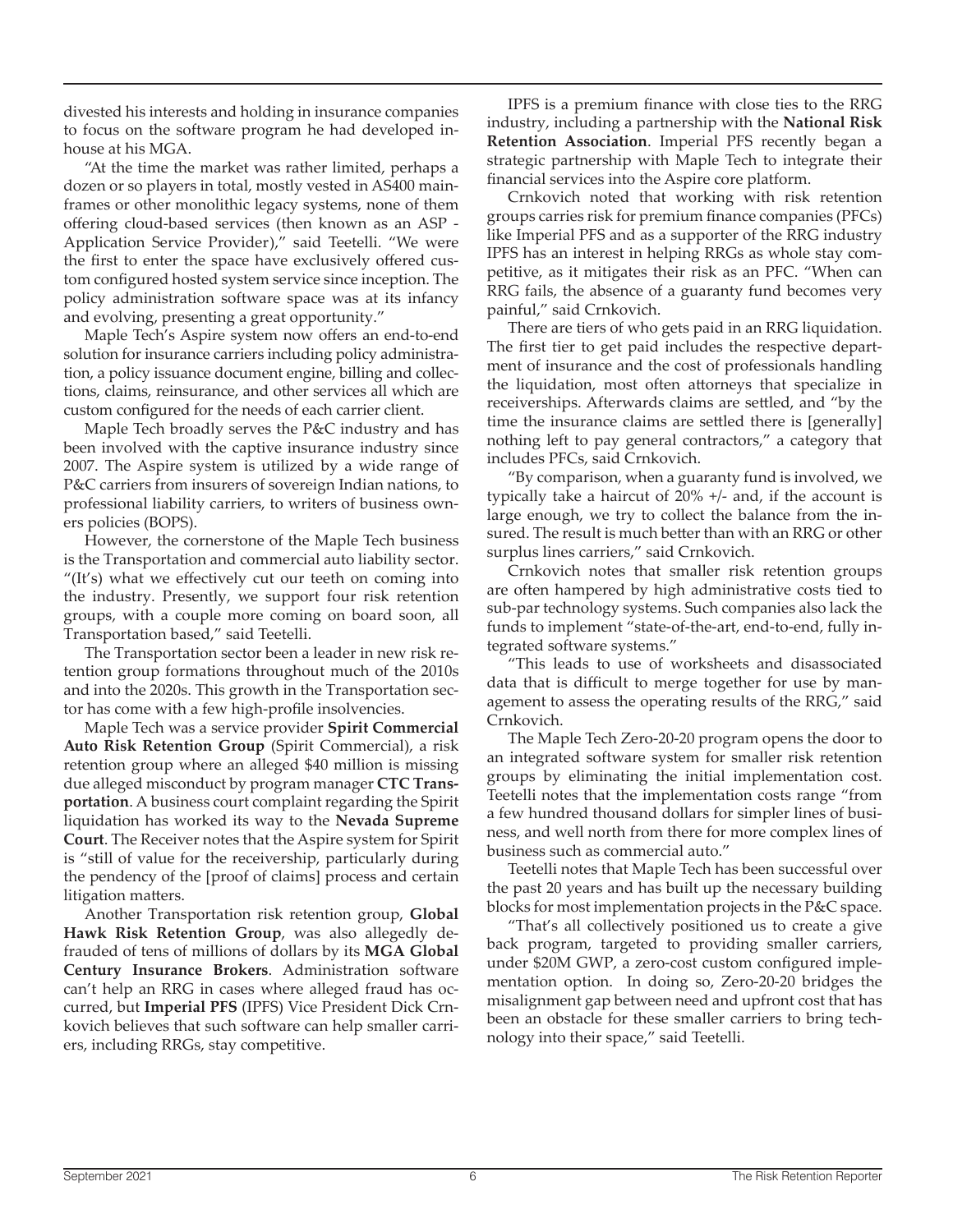Teetelli believes that an end-to-end administrative platform can help risk retention groups, particularly those in the Transportation space, be successful. The ability to identify "trends in underwriting and claims in real-time" is a "game changer."

Teetelli also believes that risk retention group regulators have learned from the failure of groups like Spirit Commercial and Global Hawk.

"Over the past year or two regulators have really tightened down on Transportation RRGs, tighter regulation, tighter controls, tighter oversight. I believe those initiatives will have a positive long-term impact for the transportation sector and how it operates," said Teetelli.

#### **NRRA To Move Forward Annual Conference**

The **National Risk Retention Association** (NRRA) plans to move forward with its annual conference scheduled for November 2 to 4 at the Sofitel Hotel in Chicago, Illinois. The decision comes on the heels of positive trends in coronavirus statistics following a surge in infections due to the Delta Variant, including particularly good data for Illinois.

"Based on what we are seeing, the risks in Chicago initially increased but as of early September appear to be declining, which is the primary reason why we are still holding firm in our planning. If you look at all the current data, compared to all the other states in the country, as of September 8, 2021, the state of Illinois ranked about 42nd out of the 50 states with its much lower reporting of new cases per 100,000 tested," said NRRA Executive Director Joseph Deems in a press release on the NRRA Website.

Tim Sullivan, NRRA Lead Conference Coordinator, notes that attending a conference still carries some risks, but NRRA is taking the appropriate measures to mitigate that risk. "For example, expect to demonstrate vaccination or a negative COVID test and be prepared to wear a mask indoors at all times, which is now required by the City of Chicago," said Sullivan.

Deems is optimistic for this year's conference, noted that conferences held during the summer months, admittedly before the Delta surge, saw record attendance. "That is consistent with our data, nevertheless, where everyone we have spoken with has begged for an "in-person" event," said Deems.

For more information, and to register to 2021 NRRA Conference, visit the NRRA website *riskretention.org*.

#### **Risk Retention Roundup**

This month two new risk retention groups were added to the *Risk Retention Reporter* listings, and one RRG was deleted, taking the total number of RRGs up to 227. Two new purchasing groups were added to the *Risk Retention Reporter* listings, and no PGs were deleted, taking the total number of PGs up to 1030.

This month's first new risk retention group is domiciled in the District of Columbia and will be serving the Healthcare sector. **COMHS RRG, LLC Ins. Co.** will be providing professional liability to members of the **Community Healthcare System**.

This month's second new risk retention group is domiciled in Alabama and will be serving the Transportation sector. **Technology Transportation Mutual Risk Retention Group, Inc.** will be providing cargo liability, commercial auto liability, and general liability to members who are comprised of transportation industry entities operating various classes of light commercial vehicles excluding public livery vehicles.

Both of this month's new purchasing groups are domiciled in Illinois. **eSellers RPG, Inc.** will be serving the Manufacturing & Commerce sector and will be providing commercial general liability to for any person or entity providing or selling products and/or services online through websites operated by **Amazon** or websites built using **Shopify**. **FM&V PG** will be serving the Hospitality sector and will be providing general liability to farmer's markets.

#### **Correction for August 2021 Risk Retention Reporter**

In the August 2021 article "Breaking Down RRG State Registrations" a passage at the top of page seven read:

"Finally, there are several risk retention groups domiciled in just one or two states. The risk retention groups domiciled in just one state are often in the nascent stages and only registered their domiciliary state."

The passage should say risk retention groups **registered**  in one or two states as opposed to "domiciled in one or two states."

Thanks to Kim Wynkoop, General Counsel at **Ophthalmic Mutual Insurance Company (A Risk Retention Group),** for identifying the error. The *Risk Retention Reporter* apologizes for the error.